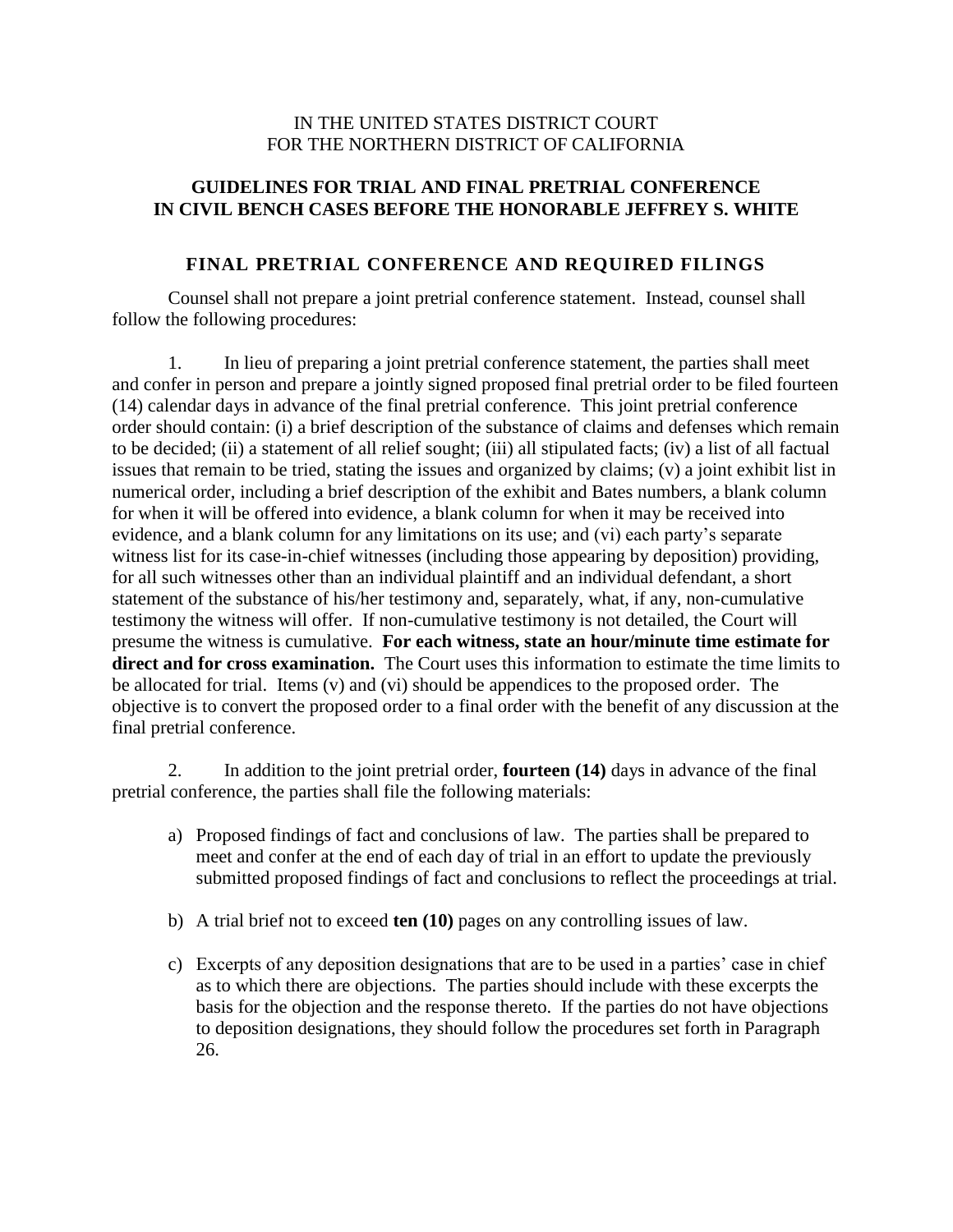- d) Excerpts of responses to interrogatories and requests for admissions that are to be used in a party's case-in-chief as to which there are objections. The parties should include with these excerpts the basis for the objection and the response thereto. If the parties do not have objections to responses to interrogatories or requests for admissions, they should follow the procedures set forth in Paragraph 27.
- e) A list of objections to each exhibit, in tabular form. The first column should describe the exhibit, the second column should briefly set forth the basis of the objection, the third column should set forth a brief response thereto, and the fourth column should provide a space for the Court's ruling.

The parties shall meet and confer, in person, in an attempt to resolve objections to the exhibits before this list is filed with the Court, to consider exhibit numbers, and to eliminate duplicate exhibits and confusion over the precise exhibit. Unless there is a genuine issue as to the authenticity of exhibits, a party that has produced documents should not object to the other party offering those documents as exhibits on the basis of authenticity or the best evidence rule. Finally, the Court normally will not entertain routine objections to exhibits on the basis of a lack of foundation.

If there are exhibits to which the parties' object, the parties shall submit to chambers, but shall not file, a joint binder that contains the disputed exhibits and the list of objections.

f) Any motions *in limine*, as to which the parties should follow the following procedure:

The motions *in limine* and all oppositions thereto must be filed no later than **fourteen (14)** calendar days prior to the Final Pretrial Conference, and shall be submitted to the Court collated and in a binder, as set forth below. In order to ensure that motions *in limine* and oppositions are timely filed, at least **thirty (30)** calendar days before the Final Pretrial Conference, the moving party shall serve, but not file, the opening brief, and at least **twenty (20)** days before the Final Pretrial Conference, the responding party shall serve, but not file, the opposition. The Court does not permit reply briefs. Each motion should be presented in a separate memo and properly identified, for example, "Plaintiff's Motion in Limine No. 1 to Exclude . . . ."

Please limit motions *in limine* to circumstances that require an advance ruling. No more than five motions per side will be allowed. **If a party seeks to file more than five motions** *in limine***, they must file an administrative motion at least fourteen (14) days before the motions** *in limine* **are due to be served on opposing counsel, and should demonstrate extraordinarily good cause for allowing the excess motions.** The administrative motion should summarize the subject matter of each proposed additional motion *in limine*.

Each motion *in limine* should address a single, separate topic, and contain no more than **seven (7)** pages of briefing per side. Leave of Court will be required to exceed the page limitations. A joint binder containing all motions *in limine* and the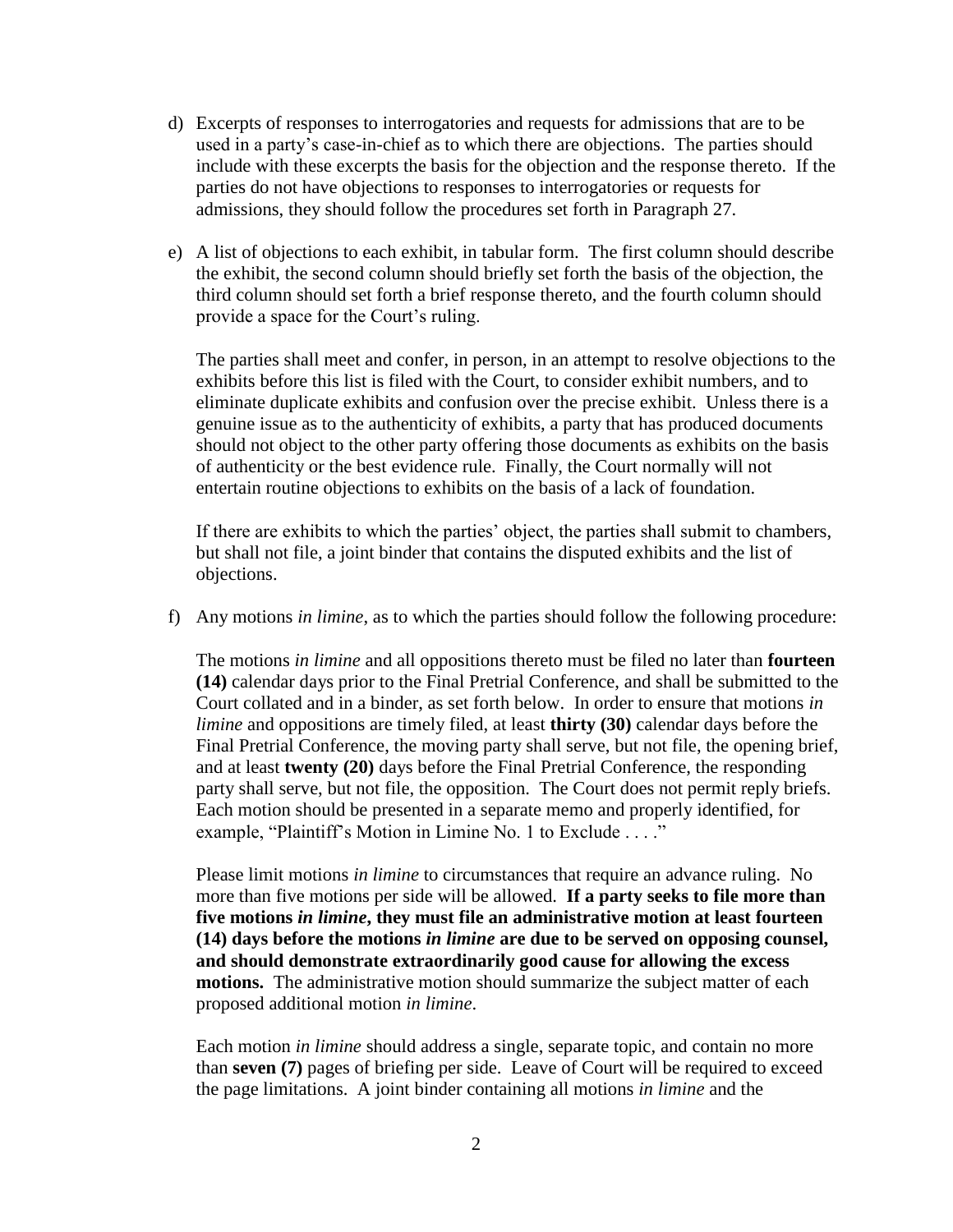oppositions thereto should be submitted to the Clerk's office in an envelope clearly marked with the case number and "JSW chambers copy."

3. The proposed findings of fact and conclusions of law, the joint proposed final pretrial order, and objections to exhibits required by paragraph 2(e) of this Order, shall be submitted to chambers in either Microsoft Word or WordPerfect 10.0 format on a CD-ROM, as well as in hard copies. All hard-copy submissions should be submitted in a binder to the Clerk's office in an envelope clearly marked with the case number and "JSW chambers copies."

4. At the final pretrial conference, the above submissions shall be considered and, if necessary, the Court shall hear oral argument.

# **PRETRIAL ARRANGEMENTS**

5. Should a daily transcript and/or real-time reporting be desired, the parties shall make arrangements with Odile Hansen, at 510-637-3534 or [Odile\\_Hansen@cand.uscourts.gov,](mailto:Odile_Hansen@cand.uscourts.gov) at least **fourteen (14)** calendar days prior to the trial date.

6. During trial, counsel may wish to use the technology available in the Courtroom. If that is the case, the parties shall refer to the Court's Website regarding Courtroom Technology at: [https://cand.uscourts.gov/courtroomtech.](https://cand.uscourts.gov/courtroomtech) If the parties prefer to use the Court's equipment rather than their own, they shall contact the Court's Courtroom Deputy to coordinate.

If the parties intend to use their own equipment, or intend to use equipment in addition to the equipment available through the Court, it should be shared by all counsel to the maximum extent possible. In addition, the United States Marshal requires a court order to allow equipment into the courthouse. For electronic equipment, parties should be prepared to maintain the equipment or have a technician available at all times. The Court will not grant continuances due to equipment failure. The parties shall tape extension cords to the carpet for safety. The parties shall be prepared to disassemble and store all equipment in the courtroom at the end of each court day.

# **SCHEDULING**

7. Trial normally will be conducted from 8:00 a.m. to 1:30 p.m. Mondays, Wednesdays, and Thursdays, and from 8:00 a.m. to 12:30 p.m. on Tuesdays, with two fifteenminute breaks. The Court will not hold trial on federal holidays. Counsel must arrive by 7:45 a.m. This schedule may be modified at the discretion of the Court.

# **GENERAL DECORUM**

8. A trial is a rational and civilized inquiry to seek a just result. Counsel are expected to conduct themselves with dignity and decorum at all times. Disruptive tactics or appeals to prejudice are not acceptable.

9. Colloquy between counsel on the record is not permitted. All remarks are to be addressed to the Court.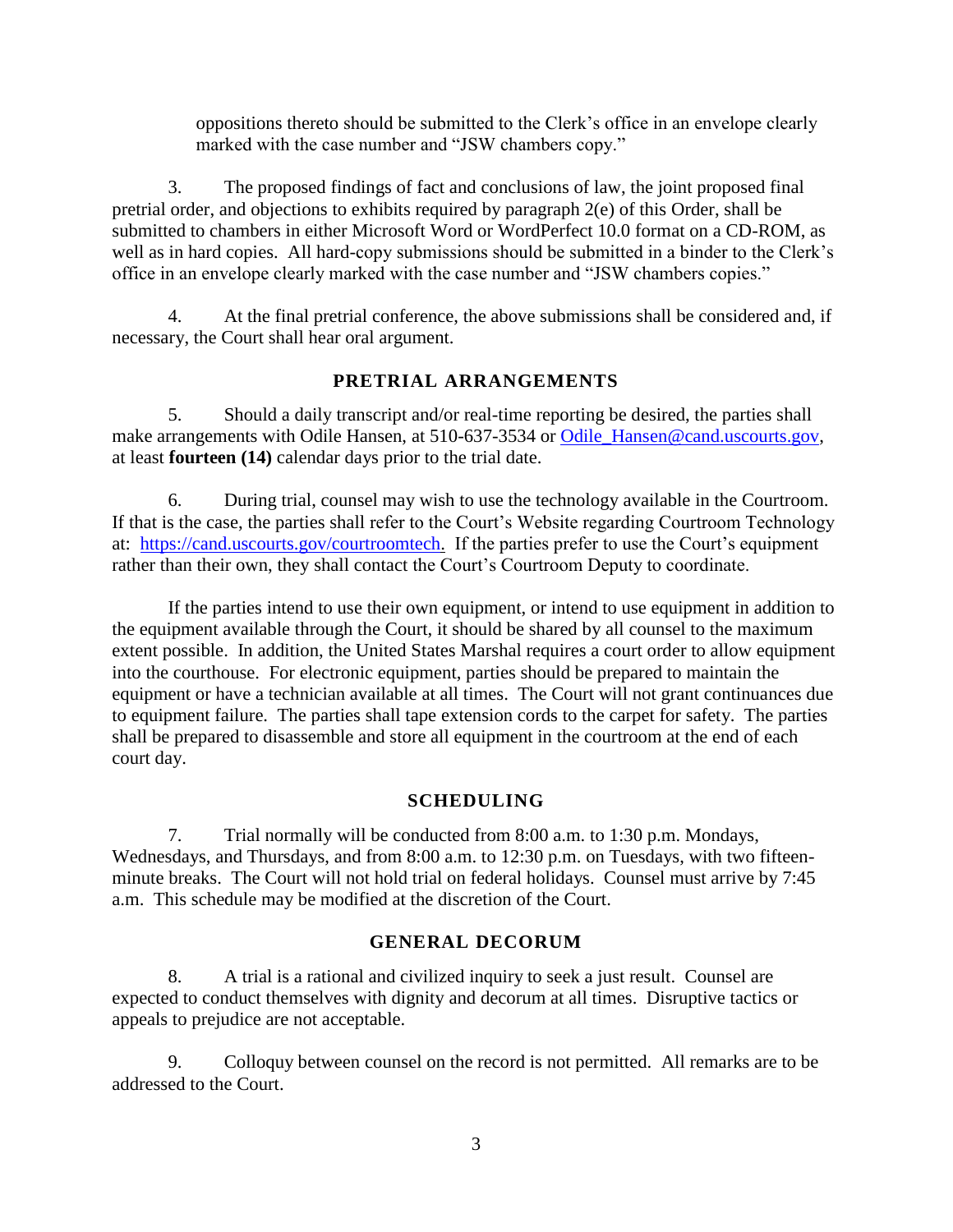10. Vigorous advocacy does not preclude courtesy to opposing counsel and witnesses and respect for the Court. Addressing witnesses or parties by first names or the Court by "Judge" or "Sir" on the record is not appropriate.

11. Counsel shall not engage in activity at counsel table or move about the courtroom while opposing counsel is arguing or questioning witnesses, or in other ways cause distraction. Neither counsel nor client should indicate approval, disapproval or otherwise react to any testimony or argument.

#### **OPENING STATEMENTS**

12. If openings are permitted, each side will have a predetermined time limit for its opening statement. Counsel should meet and confer to exchange any visuals, graphics or exhibits to be used in the opening statements, allowing for time to work out objections and any reasonable revisions.

#### **WITNESSES**

13. At the close of each trial day, all counsel shall exchange a list of witnesses for the next **two (2)** full court days and the exhibits that will be used during direct examination (other than for impeachment of an adverse witness). Within **twenty-four (24)** hours of such notice, all other counsel shall provide any objections to such exhibits and shall provide a list of all exhibits to be used with the same witness on cross-examination (other than for impeachment). The first notice shall be exchanged prior to the first day of trial. All such notice should be provided in writing.

14. It is the Court's preference that where the parties identify the same witness, the parties should call that witness once during the trial, unless either party can show that they would be prejudiced by this procedure. When the Court follows this procedure, the Court allows a defendant to reserve the right to move for judgment as a matter of law, and the Court will only consider evidence presented by the plaintiff as part of the plaintiff's case-in-chief when evaluating that motion.

15. The parties shall have all upcoming witnesses on the same day available in the courthouse and ready to testify. Failure to have the next witness ready or to be prepared to proceed with the evidence may be deemed to constitute resting. If counsel plans to read in a transcript of a deposition, counsel must have a deposition prepared and vetted beforehand to read into the record.

16. A witness or exhibit not listed in the joint pretrial order may not be used without good cause. This rule does not apply to true rebuttal witnesses (other than rebuttal experts who must be listed). Defense witnesses are considered case-in-chief witnesses, not "rebuttal" witnesses.

17. When there are multiple parties, counsel are responsible for coordination of the cross-examination to avoid duplication. If there are multiple parties on a side, counsel for only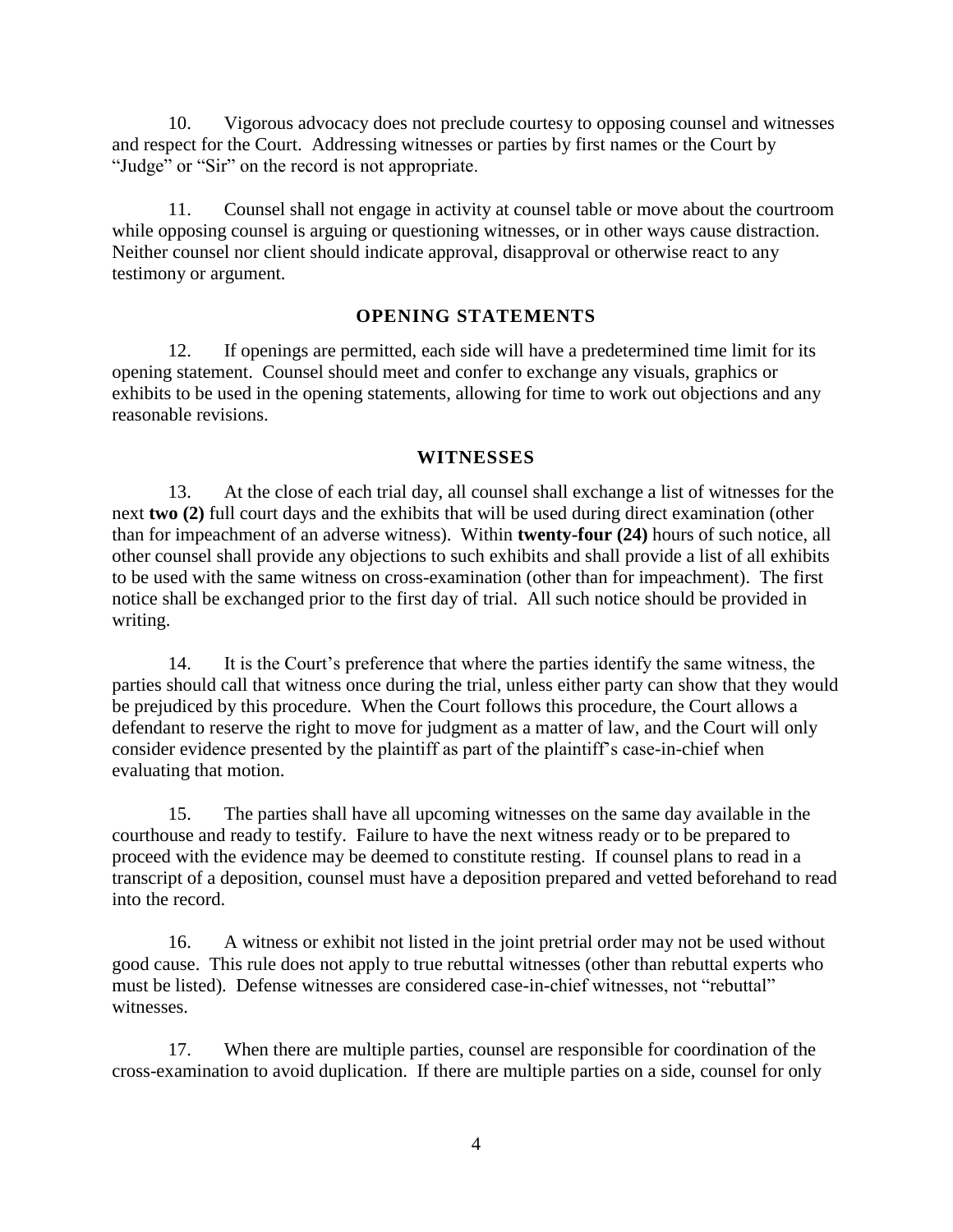one party may cover a subject matter; reiteration of the examination, whether direct or cross, will not be permitted.

18. Counsel shall stand at or near the podium to ask questions, straying only to point out material on charts or overheads. If counsel wish to approach the witness or the bench, they must request permission from the Court and clearly identify the reason for the request.

19. Counsel shall treat witnesses, including parties, with courtesy and respect, and not become familiar with the witnesses, *e.g.*, they should avoid the use of first or nick-names.

20. Counsel shall pose brief, direct and simply stated questions, covering one point at a time. Leading questions may be used for background, routine, or foundational matters.

21. Cross-examination similarly should consist of brief, simple questions. Crossexamination should not be a restatement of the direct examination and should not be used for discovery.

22. In lieu of direct testimony, the Court will consider receiving "prepared direct" testimony in the form of declarations. When the witness is presented, the proponent must verbally summarize the direct. Live cross-examination and redirect shall then occur.

# **EXPERTS**

23. At trial, direct testimony of experts will be limited to the matters disclosed in their reports. Omitted material may not ordinarily be added on direct examination. Illustrative animations, diagrams, charts, and models may be used on direct examination only if they were part of the expert report, with the exception of simple drawings and tabulations that plainly illustrate the content of the report, which can be drawn by the witness at trial or otherwise shown to the Court. If cross-examination fairly opens the door, however, an expert may go beyond the written report on cross-examination and/or re-direct examination. By written stipulation, all parties may relax these requirements. The Court will not permit Federal Rule of Evidence 703 to be used to admit otherwise inadmissible evidence through the expert (*i.e.*, through the "back door"). At its discretion, the Court may require the parties' expert witnesses on a particular subject matter to testify immediately following one another.

24. As to damages studies, the cut-off date for *past damages* will be as of the expert report (or such earlier date as the expert may select). In addition, the experts may try to project *future damages* (*i.e.*, after the cut-off date) if the substantive standards for future damages can be met. With timely leave of Court or by written stipulation, the experts may update their reports (with supplemental reports) to a date closer to the time of trial.

# **USE OF DEPOSITION DESIGNATIONS AND USE OF DEPOSITIONS FOR IMPEACHMENT OR SHORT READ-INS**

25. Depositions can be used at trial to impeach a witness testifying at trial or, in the case of a party deponent, "for any purpose." For depositions to be used for impeachment purposes, the parties shall abide by the following procedure: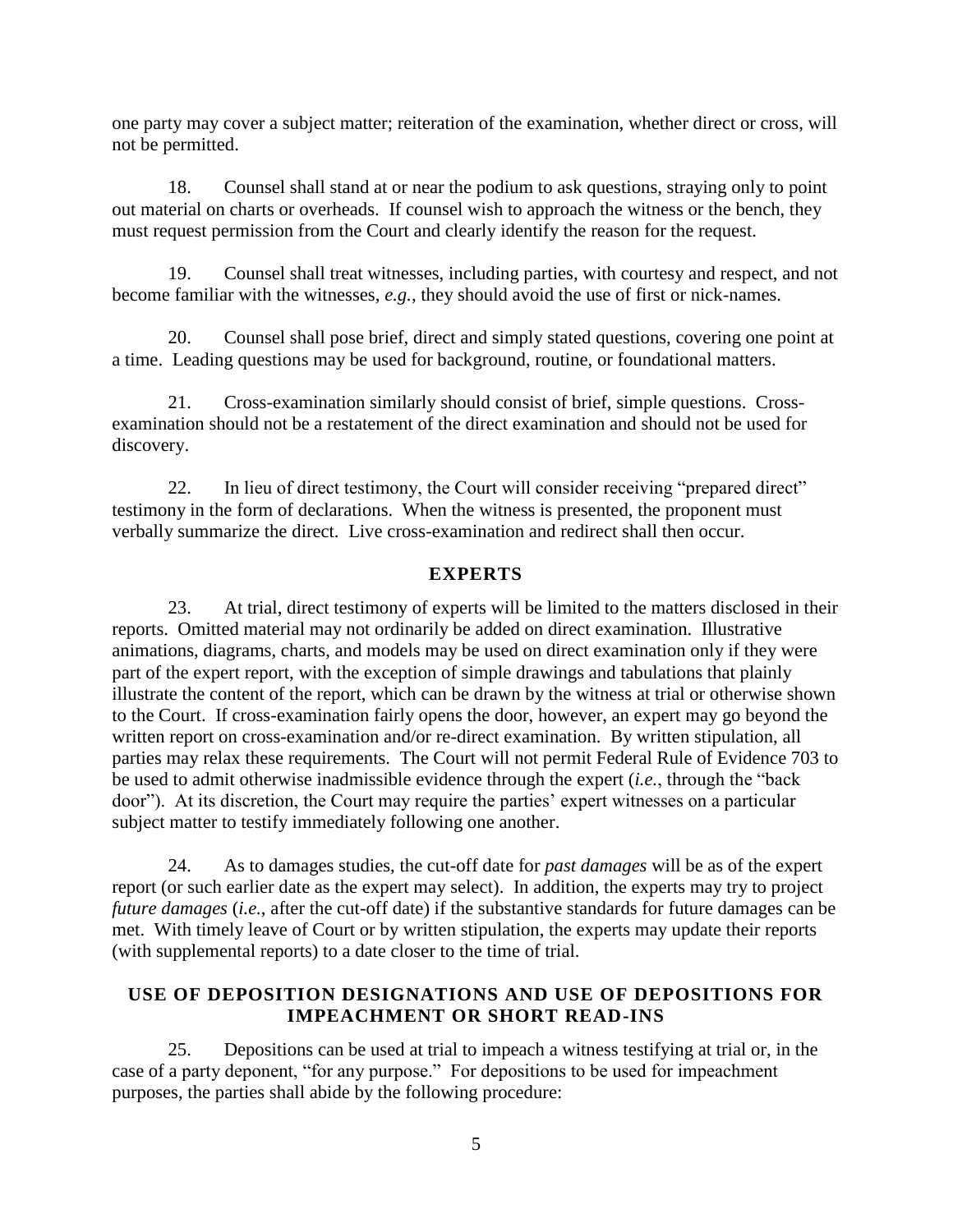- a) On the first day of trial, counsel shall bring the original and clean copies of any deposition(s) intended to be used during the course of the trial. Any corrections must be readily available. If counsel need to use the deposition during a witness examination, they shall provide the Court with a copy and with any corrections at the outset of the examination. This will minimize delay between the original question and the read-ins of the impeaching material. Opposing counsel should have their copy immediately available.
- b) When counsel reads a passage into the record, counsel should seek permission from the Court. For example, counsel should state: "I wish to read in page 210, lines 1 to 10 from the witness' deposition." A brief pause will be allowed for any objection.
- c) The first time a deposition is read, counsel shall state the deponent's name, the date of the deposition, the name of the lawyer asking the question, and if it was a Federal Rule of Civil Procedure 30(b)(6) deposition. Counsel shall not embellish the deposition testimony with follow-on questions.
- d) When reading in the passage, counsel shall state "question" and then read the question exactly, followed by, "answer" and then read the answer exactly. Stating "question" and "answer" is necessary so the Court and the court reporter can follow who was talking at the deposition. Once the passage is on the record, counsel shall proceed. Opposing counsel may then immediately ask to read such additional testimony as is necessary to complete the context.
- e) To avoid mischaracterizing the record, counsel should not ask, "Didn't you say XYZ in your deposition?" It is unnecessary to ask a witness if he "recalls" the testimony or otherwise to lay a foundation.
- f) Subject to Federal Rule of Evidence 403, party depositions may be read into the record whether or not they contradict (and regardless of who the witness is on the stand). For example, a short party deposition excerpt may be used as foundation for questions for a different witness on the stand.

26. The following procedure applies to the manner in which deposition designations shall be presented. The parties shall have met in conferred sufficiently in advance of trial to ensure that they will be able to submit their objections to the Court at the pretrial conference. (*See* Paragraph 2(c) of this Order.) In addition, the parties must have met and conferred regarding counter-designations, and shall submit any objections to counter-designations in accordance with Paragraph 2(c) of this Order. It does not apply to live witnesses whose depositions are read into the record while they are on the stand.

a) To prepare designated deposition testimony, counsel shall photocopy the cover page, the page where the witness is sworn, and then each page containing any testimony to be proffered, with lines through portions of such pages not proffered. In addition, counsel shall line through objections or colloquy unless they are needed to understand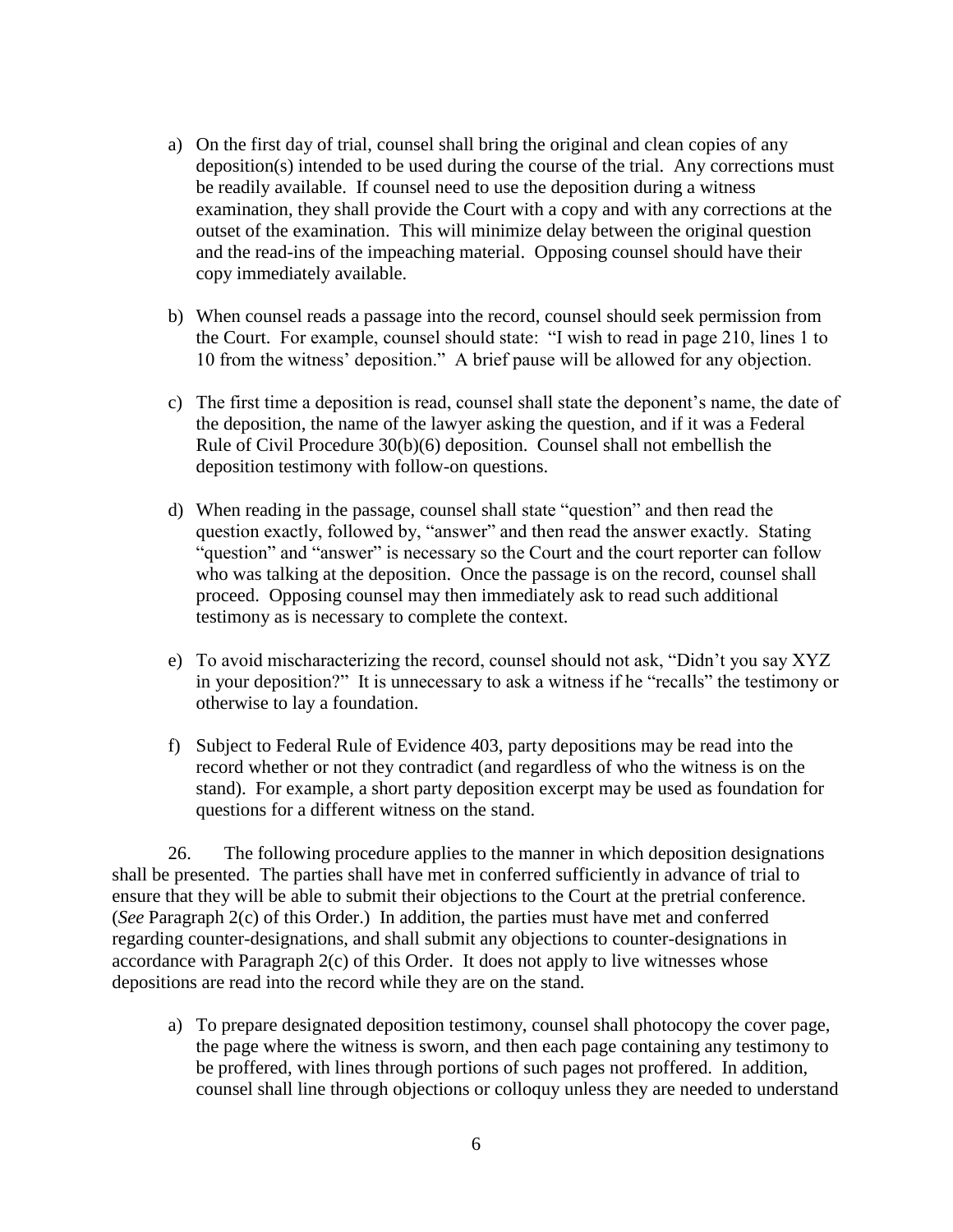the question. Any corrections must be interlineated and references to exhibit numbers must conform to the trial exhibit numbers. Such interlineations should be done by hand. The finished packet should then be the actual script and should smoothly present the identification and swearing of the witness and testimony desired.

b) When the packet is read into the record, the examiner shall read the questions (and any relevant colloquy) from the lectern while a colleague sits in the witness stand and reads the answers. While reading the deposition the reader and "witness" shall refrain from undue emoting, emphasis or other dramatization. The same procedure shall be followed when a video-taped deposition is to be played instead, in order to facilitate rulings on objections. The video should omit any dead time, long pauses, and objections/colloquy not necessary to understand the answers.

## **REQUESTS FOR ADMISSIONS AND INTERROGATORIES**

27. Please prepare responses to requests for admissions and interrogatory answers in the same manner for presentation in the same manner as deposition designations.

#### **EXHIBITS**

28. Use numbers only, not letters, for exhibits, preferably the same numbers as were used in depositions. Blocks of numbers should be assigned to fit the need of the case (*e.g.*, Plaintiff has 1 to 100, Defendant A has 101 to 200, Defendant B has 201 to 300, etc.). A single exhibit should be marked only once, just as it should have been marked only once in discovery pursuant to this Court's discovery guidelines. If the plaintiff has marked an exhibit, then the defendant should not re-mark the exact document with another number. Different *versions* of the same document, *e.g.*, a copy with additional handwriting, must be treated as different exhibits with different numbers. To avoid any party claiming "ownership" of an exhibit, all exhibits shall be marked and referred to as "Trial Exhibit No.  $\overline{\phantom{a}}$ ," not as "Plaintiff's Exhibit" or "Defendant's Exhibit." If an exhibit number differs from that used in a deposition transcript, then the latter transcript must be conformed to the new trial number, if and when the deposition testimony is used (so as to avoid confusion over exhibit numbers). There should be no competing versions of the same exhibit number; any discrepancies must be brought to the Court's attention promptly.

29. The exhibit tag shall be in the following form (continued on next page):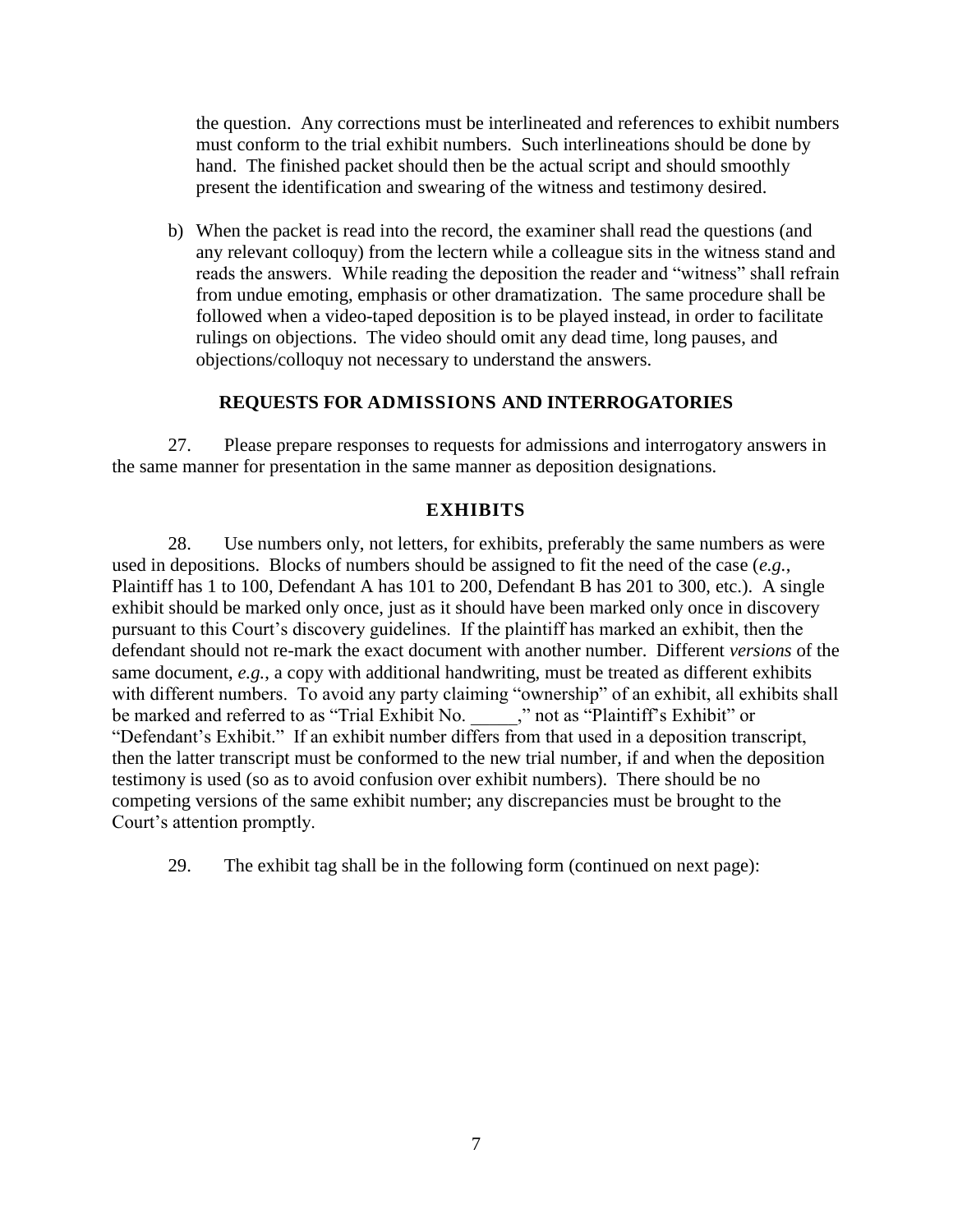| <b>LINITED STATES DISTRICT COURT</b><br>NORTHERN DISTRICT OF CALIFORNIA |
|-------------------------------------------------------------------------|
| <b>TRIAL EXHIBIT 100</b>                                                |
| CASE NO.                                                                |
| <b>DATE ENTERED</b>                                                     |
| BY                                                                      |
| <b>DEPUTY CLERK</b>                                                     |

Counsel preferably will make the tag up in a color that will stand out (yet still allow for photocopying) but that is not essential. Place the tag on or near the lower right-hand corner or, if a photograph, on the back. Counsel should fill in the tag but leave the last two spaces blank. The parties must jointly prepare a single set of all trial exhibits that will be the official record set to be used with the witnesses and on appeal. Each exhibit must be tagged and in a separate folder (not in notebooks). Deposit the exhibits with the deputy clerk on the first day of trial. The tags can be adhesive or stapled on.

30. Counsel must consult with each other and with the deputy clerk at the end of each trial day and compare notes as to which exhibits are in evidence and any limitations thereon. If there are any differences, counsel should bring them promptly to the Court's attention.

31. In general, in addition to the official record exhibits, the Court requires one set of bench binders that contain copies of the exhibits. Counsel shall provide these binders to the Court on the first day of trial. Each exhibit must be separated with a label divider (an exhibit tag is unnecessary for the bench set). In large letters, the labels should identify the range of exhibit numbers contained in a binder.

32. Before the closing arguments, counsel must confer with the deputy clerk to make sure the exhibits in evidence are in good order. Before the case goes to the Court, counsel shall prepare an easy to read index of admitted exhibits, which should include all exhibits actually in evidence (and no others) stating the exhibit number and a brief, non-argumentative description (*e.g.*, letter from A. B. Case to D. E. Frank, dated August 17, 1999).

#### **OBJECTIONS**

33. Counsel shall stand when making objections and shall not make speaking objections.

34. There can only be one lawyer per witness per party for all purposes, including objections. Only one lawyer will be permitted to make the opening statement and closing argument unless the Court has given prior approval to more than one lawyer doing so.